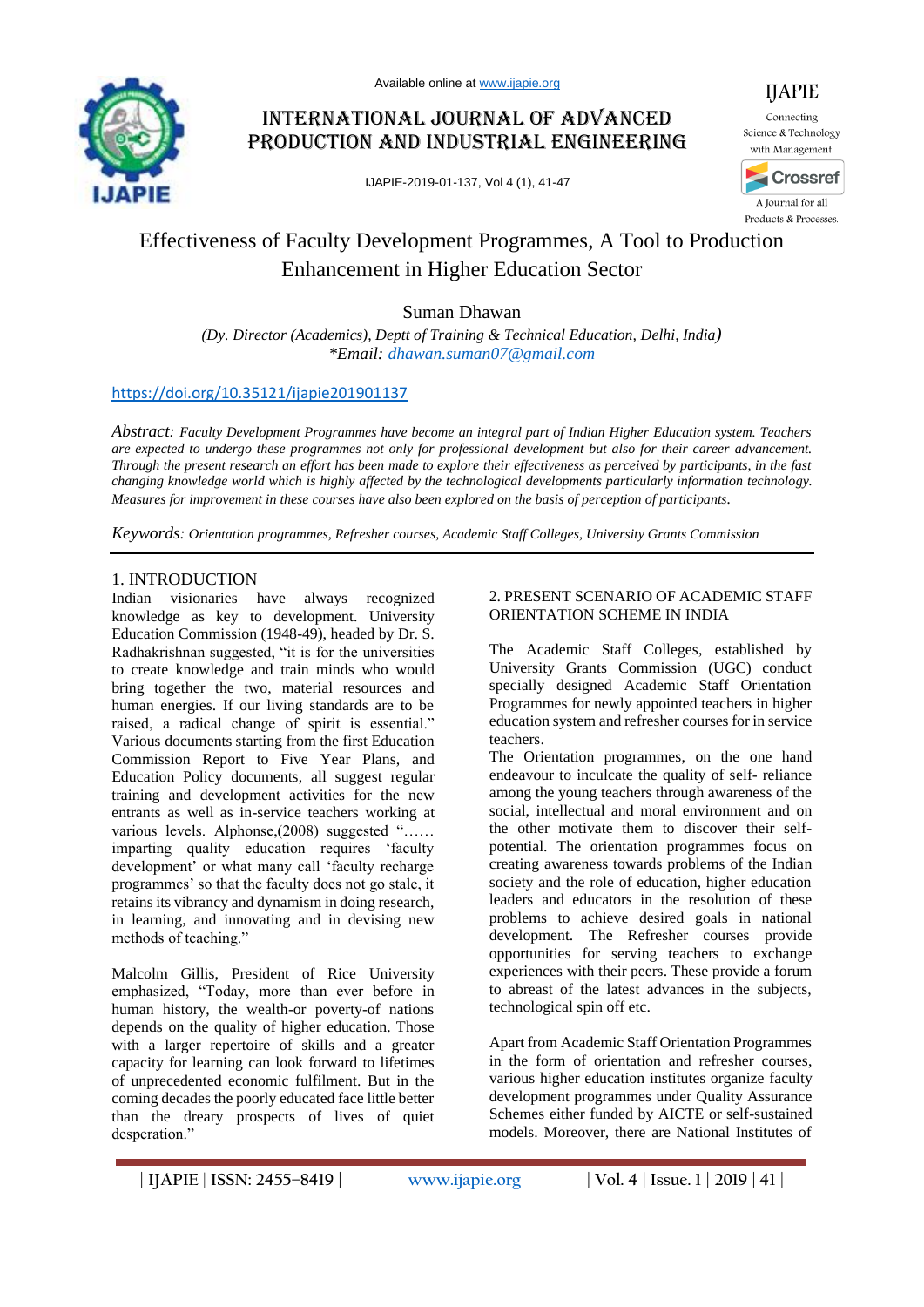Technical Teachers Training and Research, which hold training courses in technical and professional areas.

2.1 Required number of courses under career advancement scheme

As per UGC notification on "Revision of pay scales and minimum qualifications for appointment of teachers in universities & colleges and other measures for the maintenance of standards, 1998" for placement in senior scale, in addition to the other requirement in the guidelines, the lecturer should also participate in one orientation programme and one refresher course. (Those with Ph.D Degree would be exempted from one refresher course).

As per the Gazette of India Notification dated September 18, 2010 regarding UGC regulations on minimum qualifications for appointment of teachers in Universities and Colleges and measures for the maintenance of standards in Higher Education, 2010, faculty development programmes have been linked to the Academic Performance Indicators (API) in Career Advancement Scheme (CAS). Under the present system, teachers are awarded 20 points on successfully participating in the faculty development programmes for not less than two weeks duration and are awarded 10 points on successfully participating in the FDPs for one week duration.

## 3. THEORETICAL FRAMEWORK

Karen L. Smith (1997) reveals that an education process that pushes students to the centre changes the teacher's role to one of facilitator, guide, and coach….. Rather than depending on a single set of materials and activities within a content area, all learning becomes interdisciplinary as students expand on prior knowledge, pursue interests, combine information in new ways to solve problems and reach new understanding of old knowledge. Learning becomes a dynamic, customized pursuit of new solutions rather than the acquisition of a preconceived package of facts. It becomes possible for learners to discover what even experts do not know. Thus learners become teachers even as experts remain perpetual learners within the new recursive cycle of exploration and discovery. The World Bank Report titled 'Higher Education in Developing Countries Peril and Promise' (2000) states, "As knowledge becomes more important, so does higher education. Countries need to educate more of their young people to a higher standard, a degree is now a basic qualification for many skilled jobs. The quality of knowledge generated within higher education institutions, and its availability to

the wider economy, is becoming increasingly critical to national competitiveness."

Two universities with identical numbers of faculty, degree programs, expenditures, and enrolment may vary widely in how successful they are in rankings such as those conducted by U.S. News and World Report. The difference is often intangible value that is added by effective knowledge management. Organizations that reward collaboration and information sharing are "outperforming companies …" (Microsoft, 2000,). Mani R.S.(2005) has suggested that there is a need to develop linkages with other teacher education institutions in India and abroad for meaningful interaction, sharing for development. He further stated that "Higher education needs to be more quality conscious in terms of processes, standard and product. Higher education teachers need to continuously learn, train and get oriented to new knowledge skills and application in their chosen field. The increased awareness of needs of students and providing a variety of educational programmes to meet the choice will usher in new era for growth and development." Opre et.al. (2008) in their study conducted on four Romanian universities found that participators perceived - the detailed knowledge of one's own line of specialization, teaching skills improvement, improvement of one's performance in publishing/presenting the results of research, as areas of relevance for FDPs. Polly et.al. (2011) state, as institutions of higher education increase access and support the use of educational technologies, there is a need to examine how to best support faculty's integration of technology into their courses.

Waghmare (2012) stated that teachers have to play an active role in the development of the horizons of their respective disciplines by way of involving themselves voluntarily in systematic research activities.

"Training of teachers for imparting higher education is relatively a new concept. It is mandatory for the school teachers to have a degree in Education through professional colleges. However, in higher education, there are no such professional qualification requirements for teachers except the NET/ SLET, M.Phil. and Ph.D. which actually do not train them for teaching profession at the higher education level."(NAAC Review Committee Report, 2012) In order to overcome these deficiencies, and to keep pace with the upcoming developments UGC, launched its Academic Staff Orientation Scheme (later known as Academic Staff Colleges Scheme) in 1987. A period of 25 years (1987 to 2012) is long enough to review any scheme.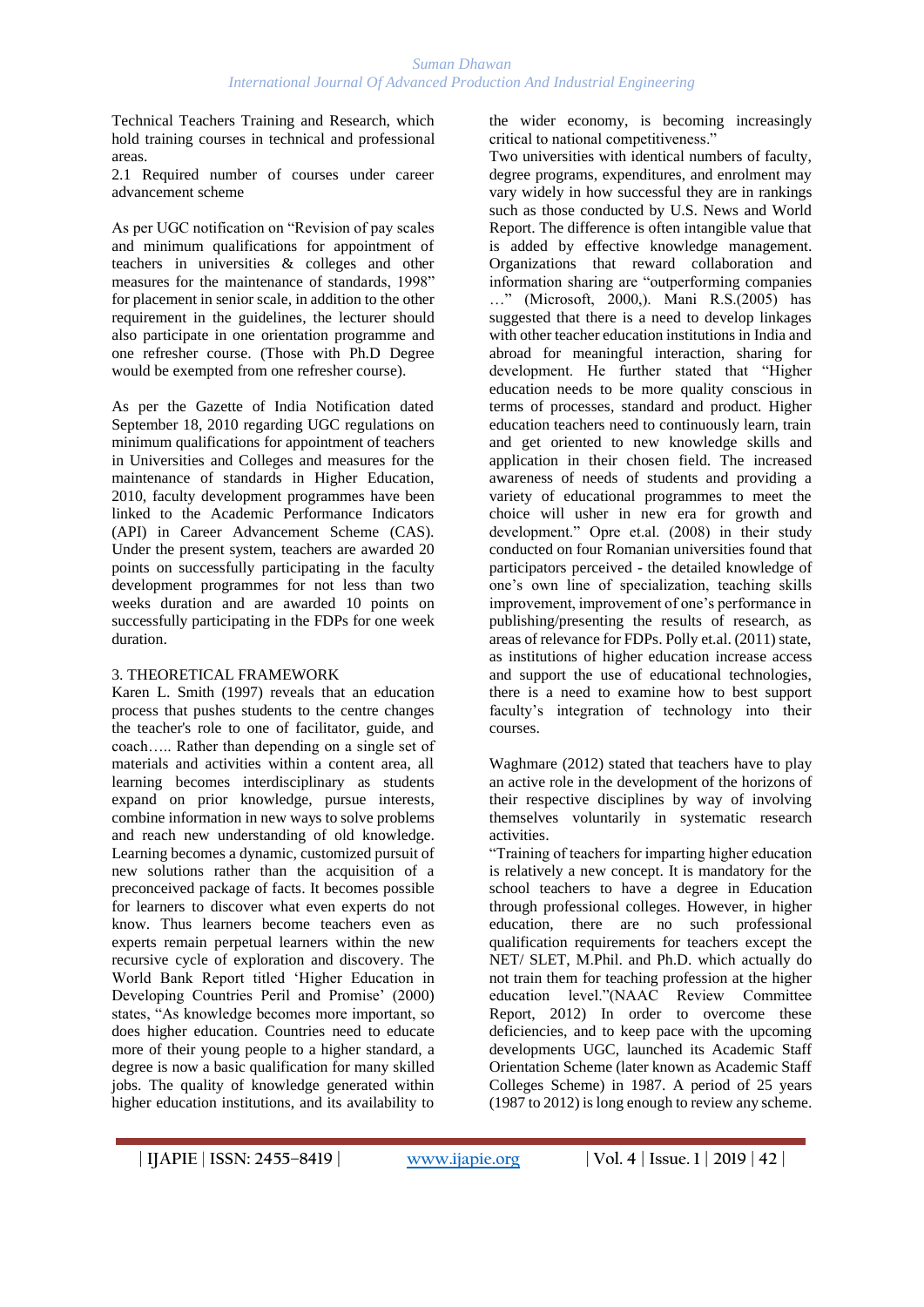Following the bureaucratic system, Academic Staff Colleges follow the policy guidelines issued by UGC. It has been found that there are no major policy changes since the time ASCs started functioning.

### 4. OBJECTIVES

The orientation and refresher courses have been linked with the career advancement scheme for higher education faculty members. Hence to attend these programmes is a mandatory condition for all the teachers. Through present research an effort has been made to explore whether they serve the purpose for which they were started by the policy makers and are they effective in the fast changing developmental needs of the higher education faculty members. The present study is guided by the following objectives:

• To identify the effectiveness of faculty development programmes conducted by Academic Staff Colleges in Delhi on the basis of perception expressed by the higher education teachers who attended them.

To suggest improvement measures for enhancement of effectiveness of faculty development programmes on the basis of suggestions made by higher education teachers.

#### 5. RESEARCH METHODOLOGY

The study is conducted by using analytical and descriptive type of methodology. Questionnaire survey was used to study the training needs of higher education practitioners. After the pilot study questionnaire was refined and reformed on Likert Scale, which comprised different effectiveness dimensions of faculty development programmes.

5.1 Data Collection - 450 questionnaires were distributed among the practitioners of higher education towards the end of training programmes in various staff colleges located in the capital city of Delhi. Only 359 questionnaires could be received back out of which 302 were found suitable for inclusion in the present study as rest of them were incomplete.

## 5.2 ReliabilityAnalysis (Cronbach α)

Before any statistical analysis of the data, it is important to measure the reliability and validity of the instrument. The reliability of the scale was estimated by calculating Cronbach's α. The α value obtained is .96 ( $N=302$ ), for the first part of study regarding effectiveness and .84 for the second part regarding improvement measures which indicates high reliability level of the scale.

5.3 Participants demographic profiles

Frequency analysis of the data discloses that there are 101 participants who attended FDPs at Academic Staff College JamiaMilliaIslamia, 104 attended at Centre for Professional Development in Higher Education, University of Delhi and 97 attended at Academic Staff College, Jawahar Lal Nehru University, Delhi. 155 responses have been collected from the participants of orientation programmes and 147 responses are from the participants of refresher courses. There are 150 male and 152 female participants in this study. 52% participants are from the age group  $25 - 34$ . It is notable that usually people of this age group join as faculty members in the Higher Education Sector and they are more career oriented and work for getting career advancements. 37% participants are from the age group  $35 - 44$ .

This is the time when people struggle for reaching the higher rungs of the professional hierarchy. Rest of the participants are from the age groups above 45 years. People belonging to this age group are usually those who are well established in their profession and are stable. 73% of the participants are Lecturer/Assistant Professor and 20% participants are Sr. Lecturers/Assistant Professors (Sr. Scale). Rest of the Participants are Associate Professors or Professors.

5.4 Hypotheses

As per the perception of the participants

H1: Class handling skill development for knowledge transfer is effectively included in the FDPs.

H2: Knowledge enhancement on education related subjects is effectively included in the FDPs.

H3: Educational support activities for professional development are effectively included in the FDPs.

H4: Assessment of knowledge through evaluation is effectively included in the FDPs.

H5: Technological skills development for knowledge management is effectively included in the FDPs.

H6: Using Technology for Knowledge Management is effectively included in the FDPs.

H7: Knowledge Creation through Research is effectively included in the FDPs.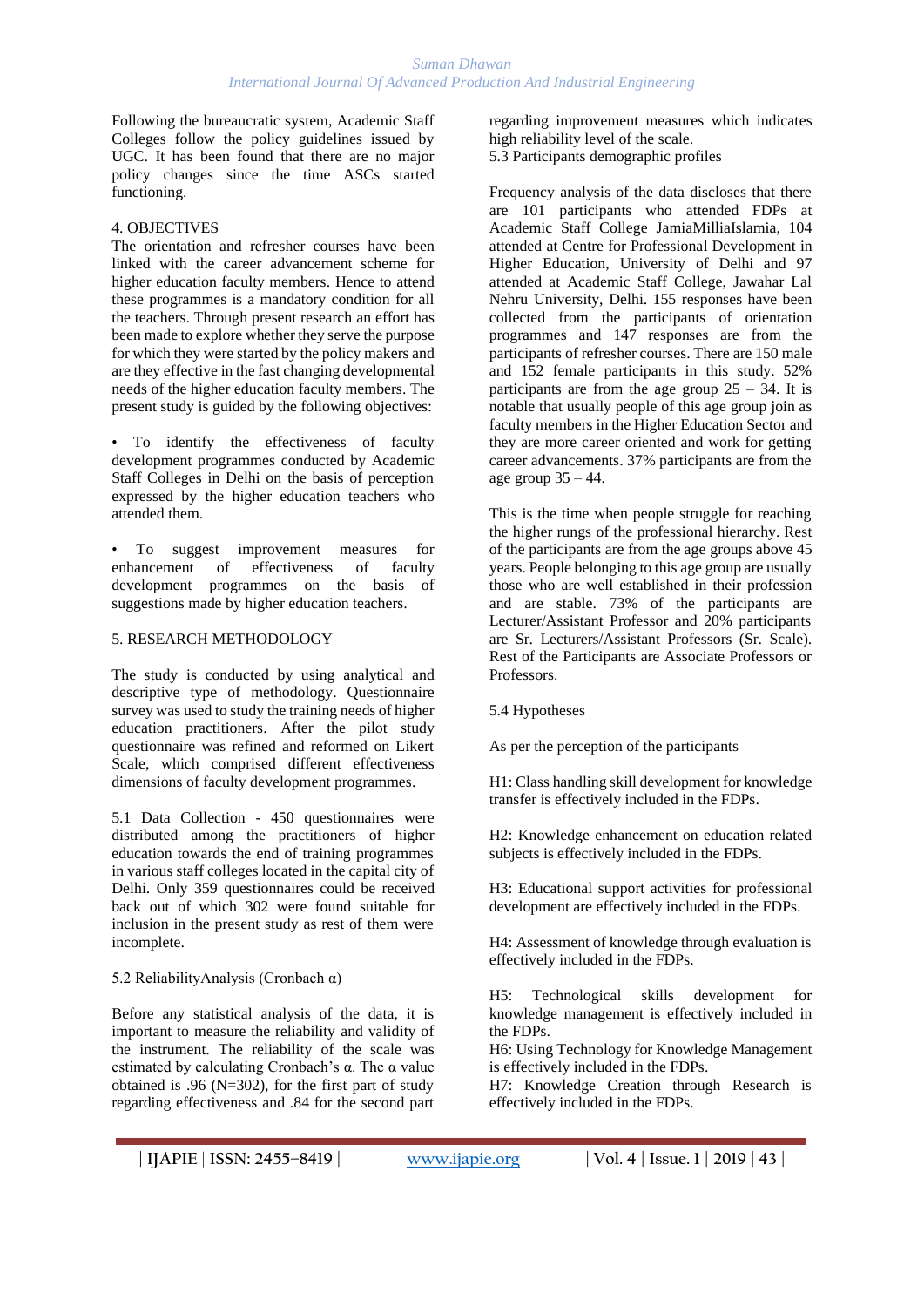#### *Suman Dhawan International Journal Of Advanced Production And Industrial Engineering*

H8: Knowledge for Professional Development is effectively included in the FDPs.

H9: Competency building is effectively included in the FDPs.

H10: Personality development is effectively included in the FDPs.

H11: Managerial skill development is effectively included in the FDPs.

H12: Matters related to national development in which higher education can play a positive role are effectively included in the FDPs.

H13: Networking for knowledge sharing is effectively covered through FDPs.

#### 5.5 Data Analysis

5.5.1 Hypotheses Testing

Statistical tool that has been used for testing the above hypotheses regarding effectiveness of FDPs at 95% level of significance is right tailed z-test at test value 3. Since value 3 has been assigned to the neutral position, mean values above 3 indicate that majority of the respondents have answered on the higher side to the questions asked regarding effective inclusion of various dimensions of FDPs in the recent faculty development programme attended by them

| Statistically it can be said that H <sub>0</sub> : $\mu \leq 3$ ; H <sub>1</sub> : $\mu > 3$ |  |
|----------------------------------------------------------------------------------------------|--|
|----------------------------------------------------------------------------------------------|--|

| Table 1 - Hypotheses Testing for Impact - One-Sample Test                                 |                        |     |                       |                    |                                              |  |  |
|-------------------------------------------------------------------------------------------|------------------------|-----|-----------------------|--------------------|----------------------------------------------|--|--|
|                                                                                           | $Test Value = 3$       |     |                       |                    |                                              |  |  |
|                                                                                           | т<br>(z<br>statistics) | df  | $Sig. (2-$<br>tailed) | Mean<br>Difference | Hypotheses<br>supported/<br>Not<br>supported |  |  |
| <b>CLASS HANDLING SKILLS</b><br>FOR KNOWLEDGE TRANSFER                                    | 5.737                  | 301 | .000                  | .33002             | Supported                                    |  |  |
| KNOWLEDGE OF EDUCATION<br><b>RELATED SUBJECTS</b>                                         | 4.803                  | 301 | .000                  | .23262             | Supported                                    |  |  |
| EDUCATIONAL SUPPORT<br><b>ACTIVITIES FOR</b><br><b>PROFESSIONAL</b><br><b>DEVELOPMENT</b> | 3.496                  | 301 | .001                  | .21854             | Supported                                    |  |  |
| <b>ASSESSMENT OF</b><br>KNOWLEDGE THROUGH<br><b>EVALUATION</b>                            | $-12.795$              | 301 | .000                  | $-.83907$          | Not<br>supported                             |  |  |
| <b>TECHNOLOGICAL SKILLS</b><br><b>FOR KNOWLEDGE</b><br><b>MANAGEMENT</b>                  | $-1.256$               | 301 | .210                  | $-.07947$          | Not<br>supported                             |  |  |
| USING TECHNOLOGY FOR<br>KМ                                                                | $-9.242$               | 301 | .000                  | $-.58775$          | Not<br>supported                             |  |  |
| KNOWLEDGE CREATION<br><b>THROUGH RESEARCH</b>                                             | 2.753                  | 298 | .006                  | .14429             | Supported                                    |  |  |
| KNOWLEDGE ACQUISITION<br>FOR PROFESSIONAL<br><b>DEVELOPMENT</b>                           | 10.855                 | 301 | .000                  | .47848             | Supported                                    |  |  |
| <b>COMPETENCE BUILDING</b>                                                                | 13.120                 | 301 | .000                  | .64735             | Supported                                    |  |  |
| <b>PERSONALITY</b><br><b>DEVELOPMENT</b>                                                  | 11.084                 | 300 | .000                  | .54219             | Supported                                    |  |  |
| MANAGERIAL SKILLS                                                                         | 7.794                  | 301 | .000                  | .43377             | Supported                                    |  |  |
| NATIONAL DEVELOPMENT &<br>H.E.                                                            | 15.460                 | 301 | .000                  | .68874             | Supported                                    |  |  |
| NETWORKING FOR<br>KNOWLEDGE SHARING                                                       | 20.586                 | 300 | .000                  | .97896             | Supported                                    |  |  |
| (Sample size being large t-test automatically gets converted into z test in SPSS)         |                        |     |                       |                    |                                              |  |  |

The standard normal statistic for the given significance level, ( $\alpha$ ) of 0.05, Z $\alpha$  is 1.64. (Malhotra & Dash 2009, Webster 2010 ) Since the values of z statistics for all the constructs, except assessment of

knowledge through evaluation, technological skill development for K.M. and usage of technology for K.M., are greater than 1.64 (critical value for right tailed z test) at 95% level of significance (Table 1),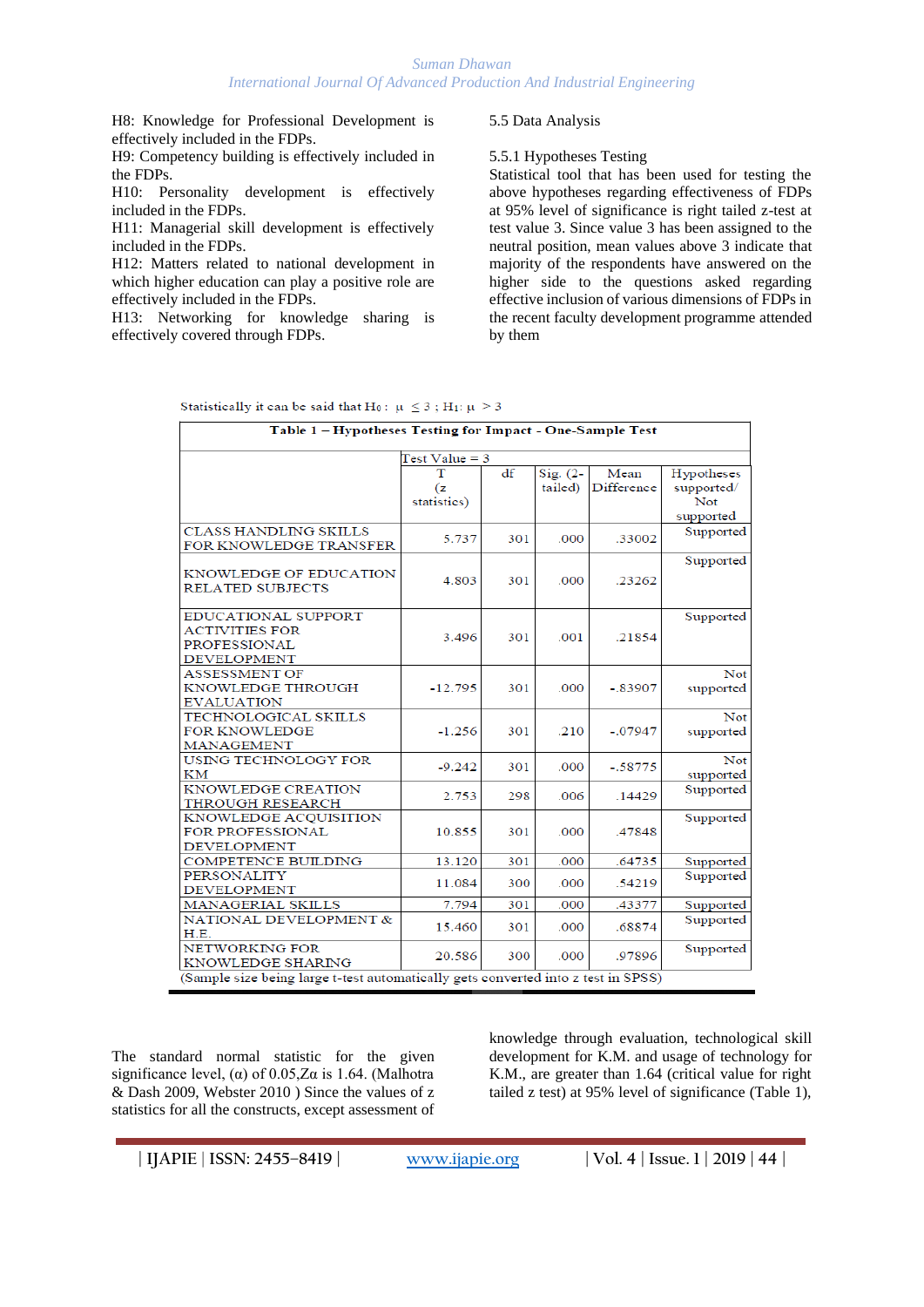Null hypothesis in all other areas except these three, is rejected.

5.5.2 Categorization on the basis of Mean

In order to know the level of effectiveness, criteria of mean have been adopted.Mean ratings were calculated for each professional development area, which were then ranked. Effectiveness of faculty development programmes in various dimensions was categorized on the following basis:

Areas with a mean score of 4.1 to 5.0 were considered to be highly effective

Areas with a mean score of 3.1 to 4.0 were considered to be effective

Areas with a mean score of 2.1 to 3.0 were considered moderately effective

Areas with a mean score of <2.0 were considered to be not effective.

Descriptive statistics in descending order of mean is presented below, which depicts the areas for FDPs in descending order of effectiveness, as per the perception of participants

|                                                                | Mean   | Std.     | Level of                |
|----------------------------------------------------------------|--------|----------|-------------------------|
|                                                                |        | Deviatio | Effectivene             |
|                                                                |        | n        | SS                      |
| NETWORKING FOR KNOWLEDGE SHARING                               | 3.9790 | .82503   | Effective               |
| NATIONAL DEVELOPMENT & H.E.                                    | 3.6887 | .77419   | Effective               |
| <b>COMPETENCE BUILDING</b>                                     | 3.6474 | .85748   | Effective               |
| PERSONALITY DEVELOPMENT                                        | 3.5422 | .84867   | Effective               |
| KNOWLEDGE ACQUISITION FOR PROFESSIONAL<br><b>DEVELOPMENT</b>   | 3.4785 | .76599   | Effective               |
| <b>MANAGERIAL SKILLS</b>                                       | 3.4338 | .96718   | Effective               |
| CLASS HANDLING SKILLS FOR KNOWLEDGE<br><b>TRANSFER</b>         | 3.3300 | .99963   | Effective               |
| KNOWLEDGE OF EDUCATION RELATED SUBJECTS                        | 3.2326 | .84165   | Effective               |
| EDUCATIONAL SUPPORT ACTIVITIES FOR<br>PROFESSIONAL DEVELOPMENT | 3.2185 | 1.08620  | Effective               |
| KNOWLEDGE CREATION THROUGH RESEARCH                            | 3.1443 | .90642   | Effective               |
| TECHNOLOGICAL SKILLS FOR KNOWLEDGE<br><b>MANAGEMENT</b>        | 2.9205 | 1.09922  | Moderately<br>Effective |
| USING TECHNOLOGY FOR KM                                        | 2.4123 | 1.10522  | Moderately<br>Effective |
| ASSESSMENT OF KNOWLEDGE THROUGH<br><b>EVALUATION</b>           | 2.1609 | 1.13965  | Moderately<br>Effective |
|                                                                |        |          |                         |

Table 2 - Categorization of Affective Areas

The descriptive results as shown in Table 2 depict that none of the dimensions is highly effective as per the perception of higher education faculty members. However, all the areas except, 'technological skills for knowledge management', 'using technology for knowledge management' and 'assessment of knowledge through evaluation' (Moderately covered areas), are effectively covered in the faculty development programmes.

5.6 Improvement Measures Suggested for Enhancement of Effectiveness of FDPs

Suggestions of the participants were asked through certain statements based on Likert-type Scale. On the basis of mean, suggestions of the participants are presented below in descending order of mean, i.e., on the basis of priorities:

1. Feedback of the participants should be considered for future course planning and implementation.  $(Mean = 4.45)$ 

2. Resource persons should be knowledgeable.  $(Mean = 4.35)$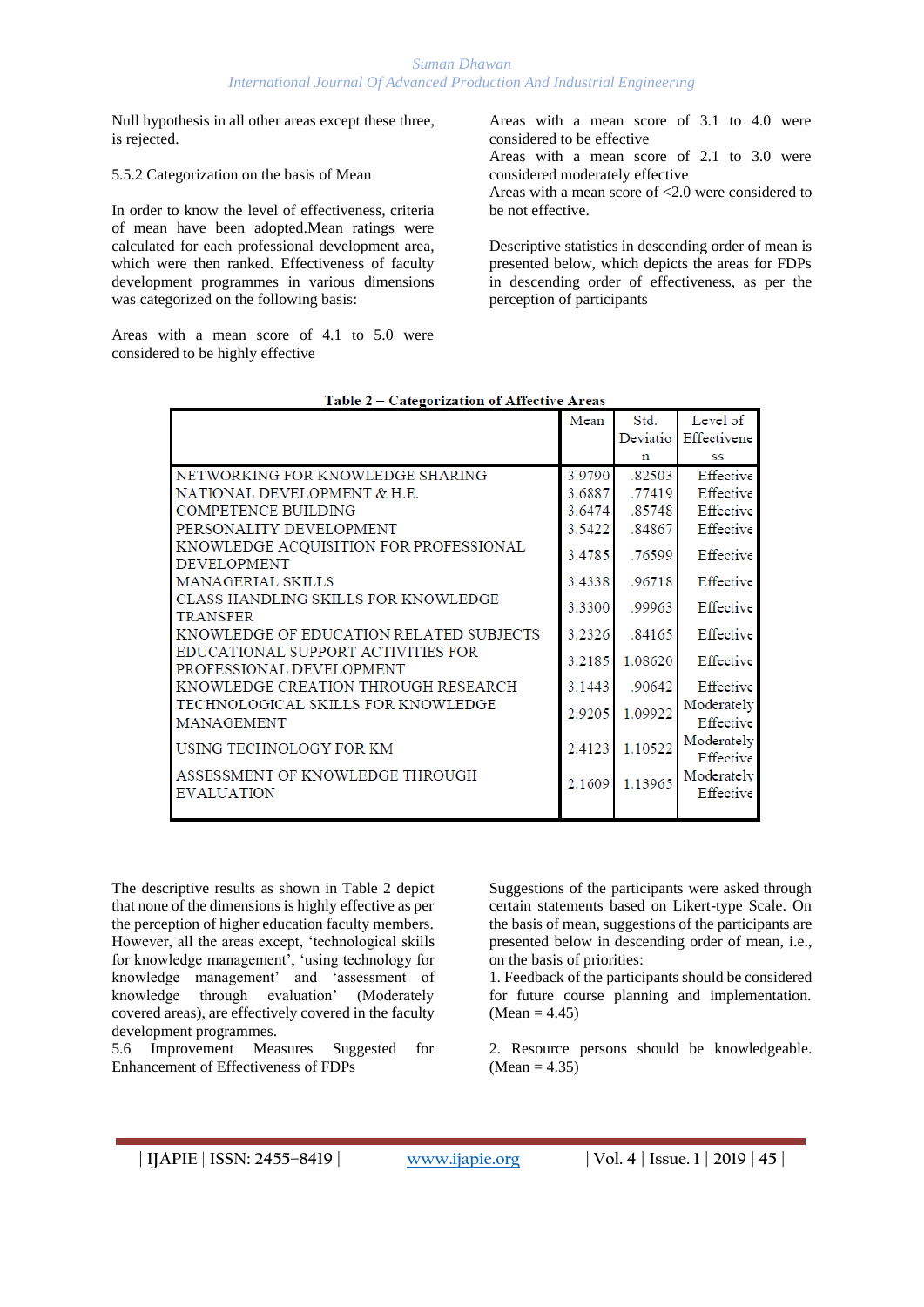3. Participants should be actively involved. (Mean = 4.30)

4. Academic staff colleges can be connected by internet/intranet, etc. and important areas of knowledge can be shared among them. (Mean  $=$ 4.24)

5. Usage of Information technology may improve the availability of FDPs by eliminating the geographical boundaries among participants and academic staff colleges. (Mean  $= 4.16$ )

6. Synopsis for each lecture should be provided  $(Mean = 4.13)$ 

7. The course schedule should be made available preferably when one applies for the course or at least on the day of inauguration (Mean  $= 4.08$ )

8. Needs of the participants should be assessed before offering them the course (Mean = 4.06)

9. There should be different levels of refresher courses (Mean  $= 3.96$ )

10. There should be more integration of industry with the academics during FDP (Mean = 3.95)

11. Refresher courses should cover one very specific aspect in greater depth (Mean = 3.89)

12. Recorded Lectures of eminent resource persons can be made available to the future participants. (3.86)

## 6. CONCLUSION

The result of the above study indicate that none of the areas needed for faculty development is included in the programmes in highly effective manner and so they need to be made more effective for bringing in desired changes in the higher education system. NAAC Review Committee, 2012 has also recommended Structural, Academic and Functional reforms with a new nomenclature for the ASC namely "Human Resources Development Centre (HRDC)". This has been suggested to address the current challenges and requirements of Human Resources for the Higher Education system in the country.

#### 7. SCOPE FOR FURTHER RESEARCH

Linking faculty development programmes to the needs of faculty members is need of the hour.

Suitable researches in that area may help structural policy changes to improve production of higher education sector through effective faculty development programmes. Technology has brought in many changes in the teaching-learning practices and theemerging role of teachers is shifting to learner centric facilitator and for that purpose we need to alter the whole system of higher education teaching ranging from pedagogy to evaluation. Therefore, there is a vast scope of research in this area.

#### REFERENCES:

- 1. Cronbach,L.J. (1951) coeficient alpha and the internal structure of test Psychometrika, 16
- 2. Gazette of India dated September 18, 2010 UGC regulations on minimum qualifications for appointment of teachers and other academic staff in universities and colleges and measures for the maintenance of standards in Higher Education, 2010 as available on the UGC website - www.ugc.ac.in retrieved on 7.4.2012
- 3. India report of the University Education Commission (1948-49) Vol.I
- 4. India University Grants Commission, Academic Staff Orientation Scheme 1987
- 5. India University Grants Commission, Report of the Committee on revision of pay scales of teachers in Universities and Colleges, New Delhi 1986
- 6. India, Ministry of Human Resource Development, Department of Education, National Policy on Education (1986) Programme of Action – 1992
- 7. India, Ministry of Human Resource Development, Department of Education, National Policy on Education (NPE) -1986 and Programme of Action
- 8. Malcolm Gillis (1999) as quoted in 'Higher Education in Developing Countries – Peril and Promise(2000)" The Task Force on Higher Education and Society (2000) published by the World Bank
- 9. Malhotra, N.K. and Dash, S. (2009), Marketing Research An Applied Orientation, (5th Edition) Pearson Education, New Delhi, India
- 10. Mani, R.S. (2005) "Development of the Staff for Quality Instruction", UniversityNews, 43(51) December 19-25.
- 11. Microsoft (2000), "Digital Dashboard: Business Process Assessment Guide." White Paper, May. Retrieved from
- 12. http://www.microsoft.com/sharepoint./techinfo /digitaldashboard/ ddbpag.aspon14.10.2008
- 13. Opre Adrian, Zaharie Monica, OpreDana,Faculty Development, Teaching Staff Needs Knowledge and Priorities, Cogniţie, Creier, Comportament / Cognition,Brain, Behavior Copyright © 2008 Romanian

```
| IJAPIE | ISSN: 2455–8419 | www.ijapie.org | Vol. 4 | Issue. 1 | 2019 | 46 |
```